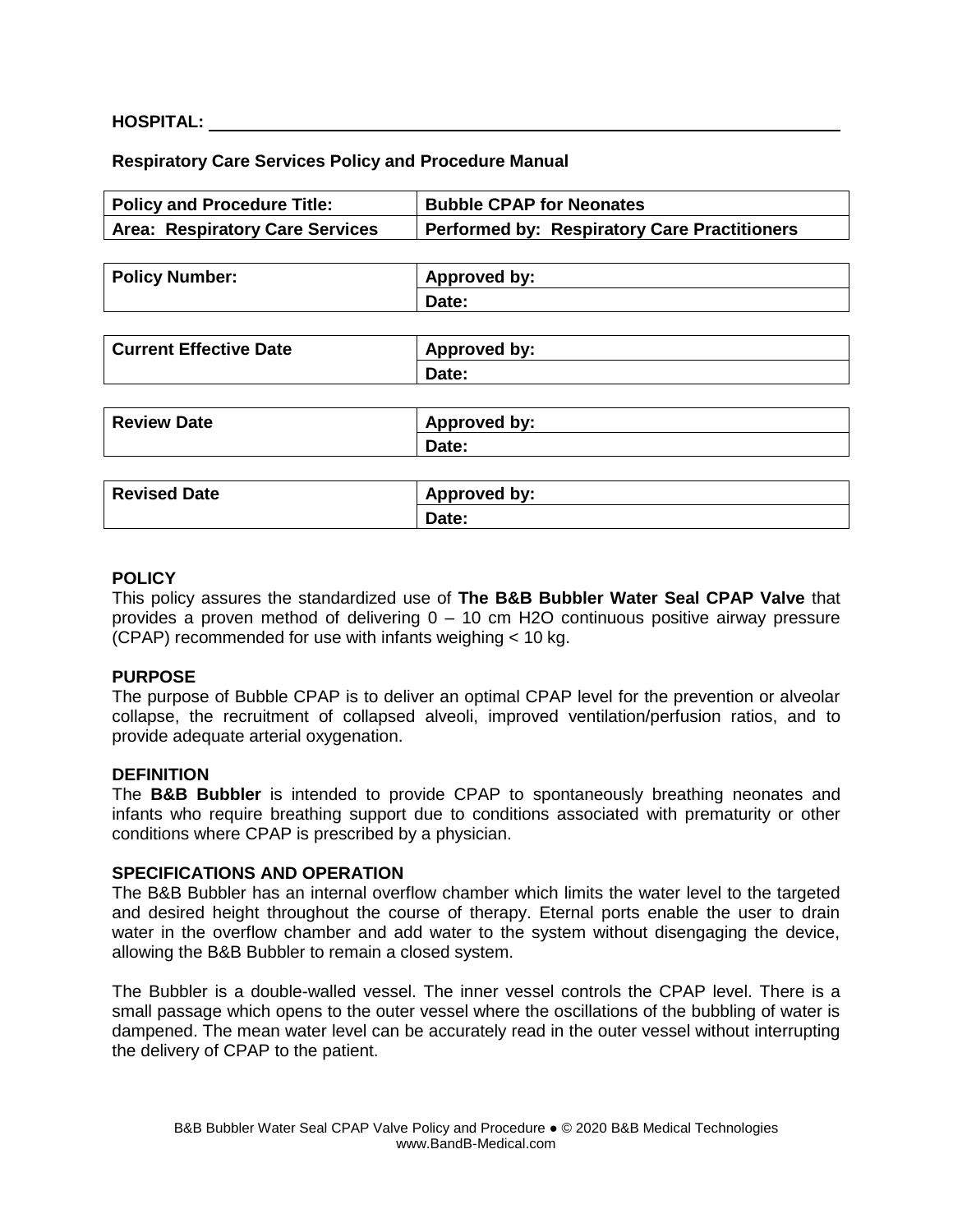## **SPECIFICATIONS**

- 1. **Connector:** ISO 5356-1:2004 compliant 15mm x 22mm, 360 degrees single swivel connector
- 2. **Pressure:** Range 0-10 cmH2O
- 3. **Accuracy:** +/- 1.0 cmH2O
- 4. **Gas Flow Range:** 1 to 12 LPM
- 5. **Material:** Polypropylene and ABS
- 6. **Operating Temperature:** 50 degrees Fahrenheit to 104 degrees Fahrenheit (10 degrees Celsius to 40 degrees Celsius)
- 7. **Storage Temperature:** -40 degrees Fahrenheit to 140 degrees Fahrenheit (-40 degrees Celsius to 60 degrees Celsius)

## **SETTINGS**

To ensure patient safety the device is intended to be used under medical supervision by trained healthcare professionals.

## **INDICATIONS**

- **1.** Provide CPAP, in a hospital setting, to spontaneously breathing neonates and infants < 10kg.
- 2. Infants spontaneously breathing, in respiratory distress, requiring oxygen.
- 3. Respiratory Distress Syndrome
- 4. Transient Tachypnea of the Newborn (TTN)
- 5. Respiratory support after extubation.

### **CAUTIONS**

The B&B Bubbler is intended to be used by qualified medical personnel trained in oxygen delivery, ventilation, cardiopulmonary monitoring, and assessment of the newborn.

Evaporation or condensation of water may occur during operation of this device. Frequent monitoring of the water level is required to assure consistent delivery of set pressure.

## **CONTRAINDICATIONS**

- 1. Contraindicated in patients not requiring elevated lung pressure therapy
- 2. Choanal atresia
- 3. Nasopharyngeal obstruction
- 4. Cleft palate

## **WARNINGS**

CPAP therapy may have an adverse effect on the cardiopulmonary status of the patient and must be prescribed by a licensed physician.

Use of this device at gas flow rates greater than 12 LPM is not recommended and may result in the delivery of higher pressures than what is set.

## **EQUIPMENT**

- 1. Bubble CPAP setup; The B&B Bubbler (Bubble generator), heated wire circuit (recommended), Pressure Relief Manifold (pop-off valve), humidifier, and sterile water.
- 2. CPAP prongs, size appropriate
- 3. CPAP headgear, size appropriate
- 4. Medical air/oxygen blender, medical oxygen and medical air, flow meters, quick connects, and mounting (B&B Pole Clamp) equipment

B&B Bubbler Water Seal CPAP Valve Policy and Procedure ● © 2020 B&B Medical Technologies www.BandB-Medical.com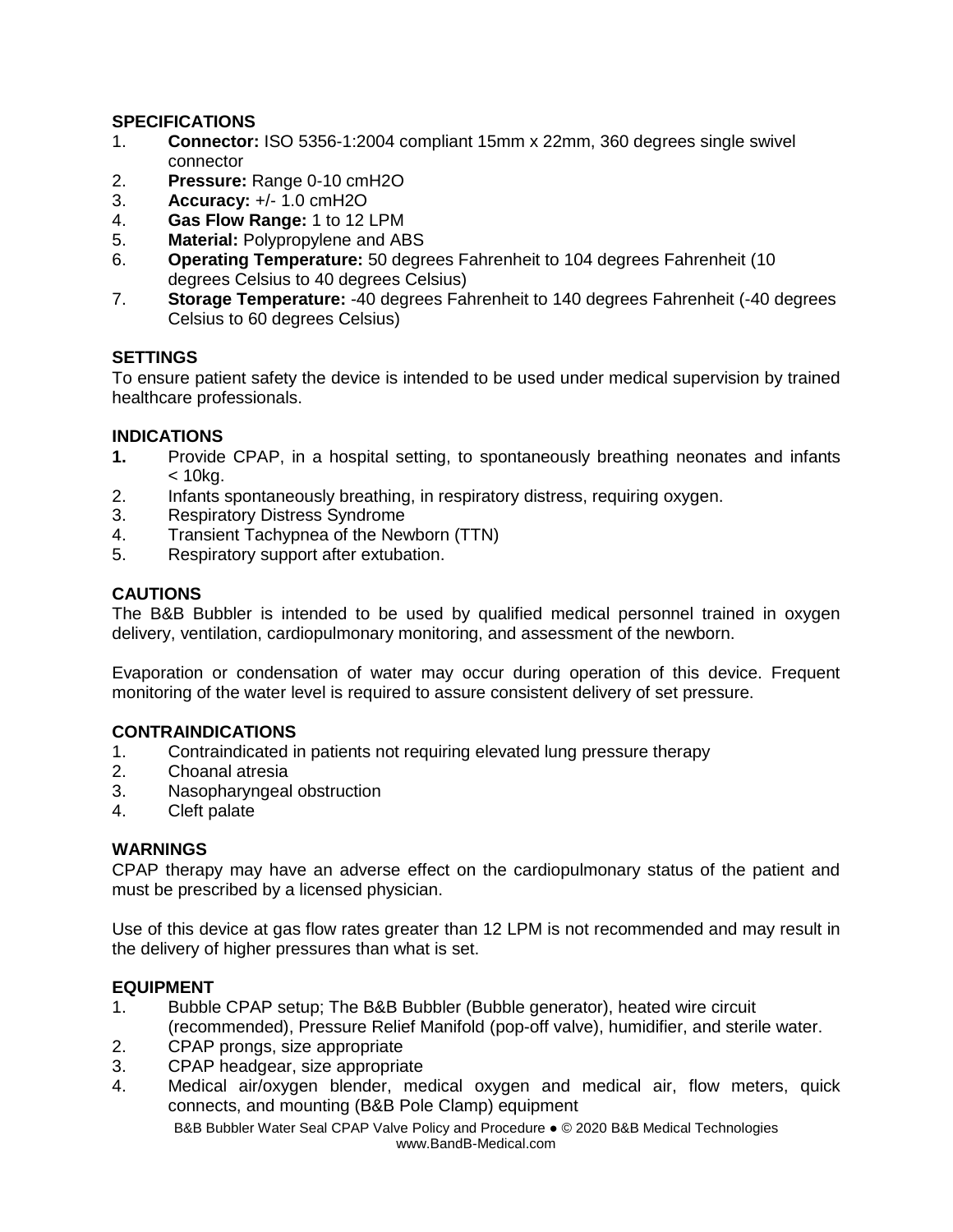- 5. Skin protectant barrier
- 6. Pressure manometer
- 7. Suction equipment



# **PROCEDURE**

- 1. Verify physician order
- 2. Size the patient for the appropriate size NCPAP prongs and headgear. Prongs should fit snug in the infant's nares, but do not place undue pressure or cause blanching on the septum.
- 3. Nasal CPAP setup:

## **NCPAP with B&B Bubbler Water Seal CPAP Valve:**

- 1. Inspect the device for damage and discard if damaged.
- 2. Fill the water reservoir to the solid fill line with sterile water or sterile 0.25% acetic acid solution (Refer to F and J). Add water to Bubbler through either the gas inlet adapter (H) or by instilling water through the water level fill port (B).
- 3. Slide the Bubbler into a 30mm pole or a rail-mount bracket to assure that the device remains in an upright position using the equipment mount located on the rear side of the Bubbler (I).
- 4. While holding the CPAP dial (C), press the Setting Lock Button (D) and rotate dial counterclockwise to align the red arrow with the prescribed CPAP level (G and A). Release the Setting Lock Button to lock the Dial in place.
- 5. Assemble the patient circuit and set flow between 5 to 8 LPM, assuring that there is no resistance in the patient circuit with the smaller prong sizes. Set the PEEP level +5 cmH2O (unless otherwise instructed) and connect expiratory limb of the circuit to the gas inlet (H). Connect an airway pressure manometer to the circuit between the patient interface and the inspiratory limb of the circuit. Connect a pressure relief manifold (pop-off valve) between the blended gas supply and the inlet port of a humidifier.
- 6. Prior to patient application, occlude circuit to assess for leaks in the system and assure adequate bubbling. Set FiO2 prescribed by physician.
- 7. Suction the nares of the patient to assure patency.